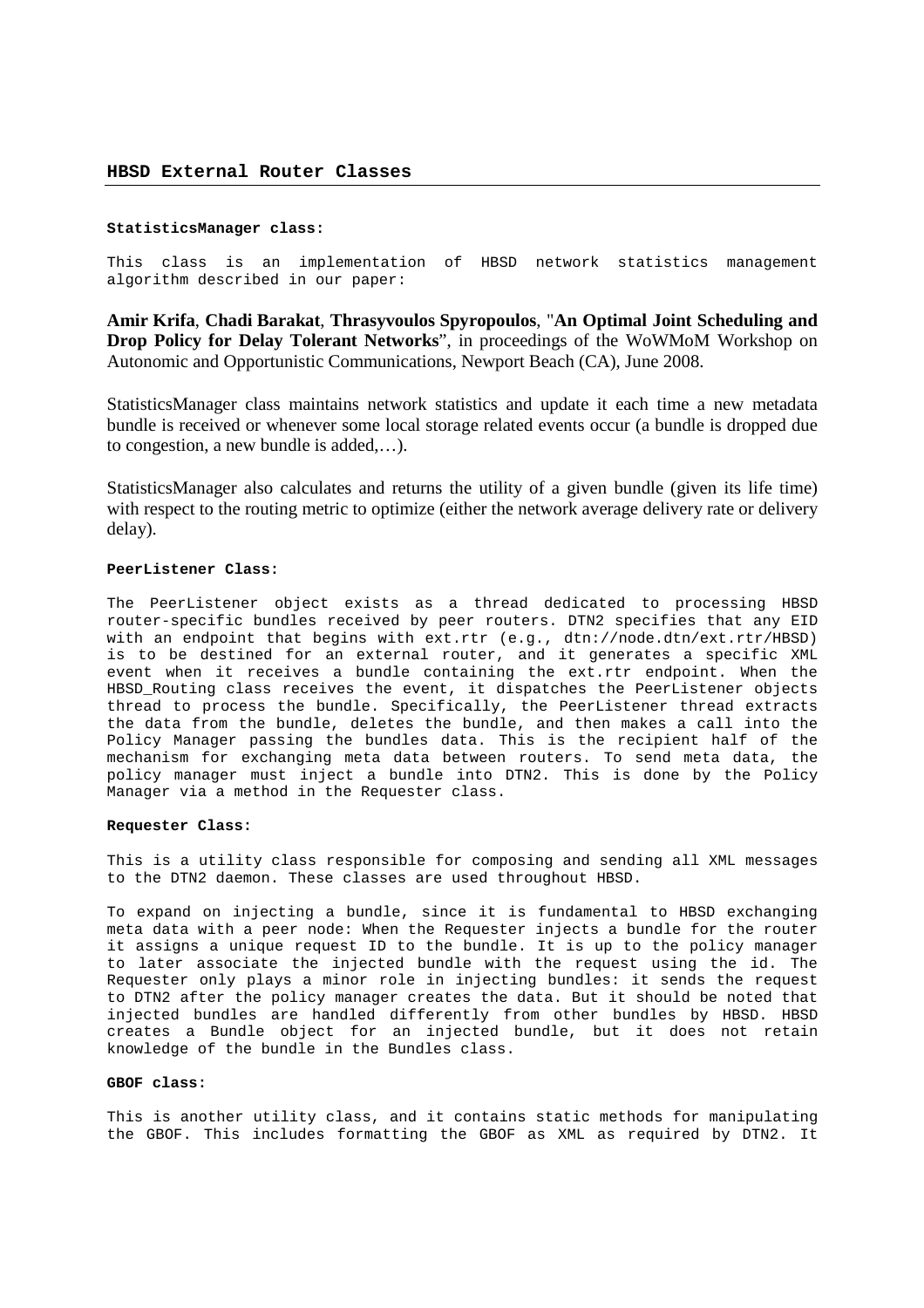also includes methods for creating a hash key from the values that make up the GBOF. This hash key is used extensively and consistently throughout HBSD and the Policy Manager for referencing a bundle.

### **HBSD Class:**

The HBSD class contains the main body of the router. This class reads the command line arguments, loads the configuration file (if defined), starts logging, and sets up the SAX (Simple API for XML) handler. Once initialized, it joins the DTN2 multicast group and continuously loops receiving locally broadcast messages from the DTN2 daemon, dtnd. When XML messages are received from DTN2, the SAX handler is responsible for parsing the message and dispatching the appropriate method.

## **HBSD\_SAX class:**

This class is invoked when HBSD receives an XML message from the DTN2 daemon. It extends the C++ SAX DefaultHandler class. HBSD\_SAX parses the XML message and calls the corresponding method in the Handlers class.

#### **Handlers class:**

This is an abstract class that defines a method for each XML event message that may be received by HBSD\_SAX. The HBSD\_Routing class is the real implementation of the Handlers class. We use an abstract class that supplies null methods for all XML messages. If the class that extends Handlers, i.e. HBSD Routing, does not support an event then the empty method in Handlers in invoked.

## **XMLTree class:**

This is a utility class. When HBSD\_SAX parses an XML message each element is placed in an XMLTree object. XMLTree objects may be linked to each other to represent the hierarchy of elements in an XML message. XMLTree objects have methods for accessing attributes and child elements.

### **HBSD\_Routing class:**

The HBSD\_Routing class is the heart of the router, extending the methods defined by Handlers. It is here that the XML messages sent by the DTN2 daemon, as represented by XMLTree objects, are initially acted upon.

# **Logging class:**

This is an interface that defines the logging class used by the HBSD router. HBSD provides one implementation of the Logging class: Console\_Logging. By default, Console\_Logging is used though you can define which implementation to invoke via the HBSD configuration file.

## **Console\_Logging class:**

This is a simple implementation of the Logging interface that outputs logging messages to stdout. It is the default logging class

# **ConfFile class:**

This is a utility class that reads and parses the HBSD configuration file.